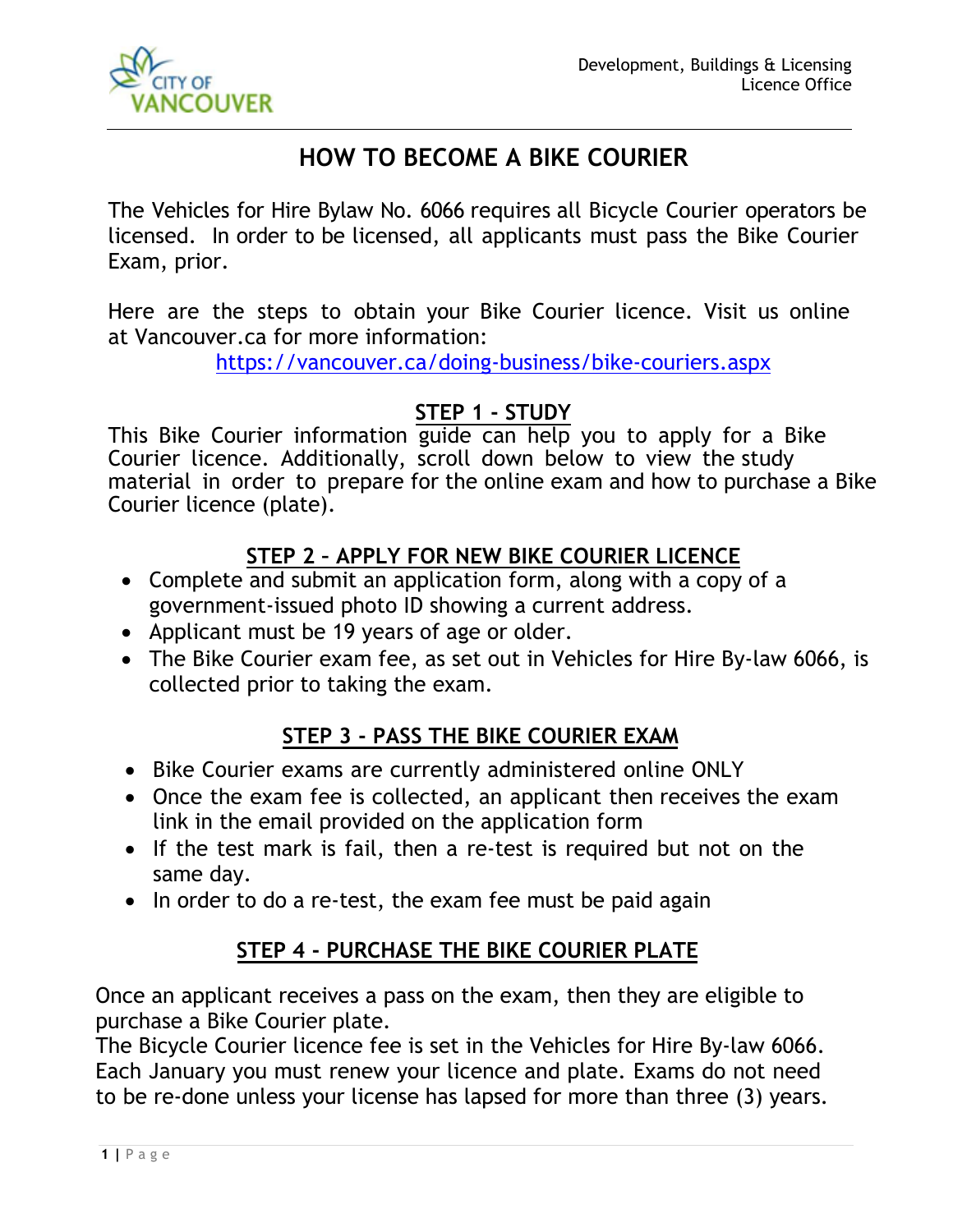# *Rules of the Road*

The British Columbia Motor Vehicle Act now recognizes cyclists as legitimate road users. Riding on the road means mixing with other *traffic*. This is only safe when all traffic uses the same *rules of the road.*

When everyone operates under these rules, actions become more *predictable*. Drivers can anticipate your moves and plan accordingly. Likewise, you too can anticipate and deal safely with the actions of others.

The bicycle, by nature, differs from most other vehicles in two important ways. First, the bicycle is very narrow. Consequently, where most vehicles use a full lane, the bicycle uses only a fraction of a lane.



(Cyclist) Lane fraction. (Car) Full lane.

Second, the bicycle is often slower than most other vehicles. In Urban areas, cyclists generally move at one-third to twothirds the speed of the traffic around them, except where traffic congestion slows cars and trucks. However, in rural areas, or on faster roads the difference is much greater. How a cyclist manoeuvres in traffic will depend on their speed in relation to motorists.

#### **Where do you ride?**

Because of the special nature of the bicycle, there are two rules of the road to which cyclist must pay attention.

- 1. Slower traffic stays right.
- 2. Slower traffic must give way to faster traffic when safe and practical.

These rules generally apply this way: cyclists should ride close to the right hand edge of the road without a curb, or about one metre from a curb, when it is safe to do so, unless they are turning left or going faster than other vehicles.

Check for local regulations that affect where you may cycle in your municipality. Bicycles are prohibited on some provincial highways.

### **When going straight**

When going straight ahead, use the right-hand through lane. Stay at least one metre from the curb to avoid curbside hazards and ride in a straight line.



Ride straight. One metre. Avoid drain grates, glass, Manhole covers and other hazards.

## **Around parked cars**

Ride in a straight line at least one metre away from parked cars to avoid opening car doors. Keep to this line even if the vehicles are far apart to avoid continuous swerving and to keep you in the motorist's field of vision.



Use straight path. One metre from parked cars.





#### **Which lane?**

The lane you take depends on your speed relative to other traffic. Slower traffic stays right, in the curb lane.

#### **Taking a lane**

In urban areas where a curb lane is too narrow to share safely with a motorist, it is legal to take the whole lane by riding in the centre of it. The action is safer than riding near the curb, which may encourage a motorist to squeeze by where there isn't sufficient room. If you are uncomfortable in the centre of the lane, take an alternate route. On high speed roads, it is not safe to take the whole lane.



Ride in lane centre when lane is too narrow to share or it is dangerous by the curb.

## **Changing Lanes**

When changing lanes, remember that vehicles in the other lane have the right-of-way. The person moving into a new lane must always wait for an opening. Try to make eye contact with motorists to ensure that they see you and know your intentions.

### **Changing lanes to the left**

To move left one lane, shoulder check on your left to find an opening, signal your move with a left turn signal, shoulder check again then go to the right-hand side of the new lane when an opening appears.



Shoulder check. Signal. Shoulder Check. Go when clear

## **Changing lanes to the right**

The vehicle in the right lane has the right-of-way. To move right one lane, shoulder check to your right to find an opening, signal for a right turn, shoulder check again then move into the opening. Go to the right-hand side of the new lane when an opening appears.



Shoulder check. Signal. Shoulder check. Go when clear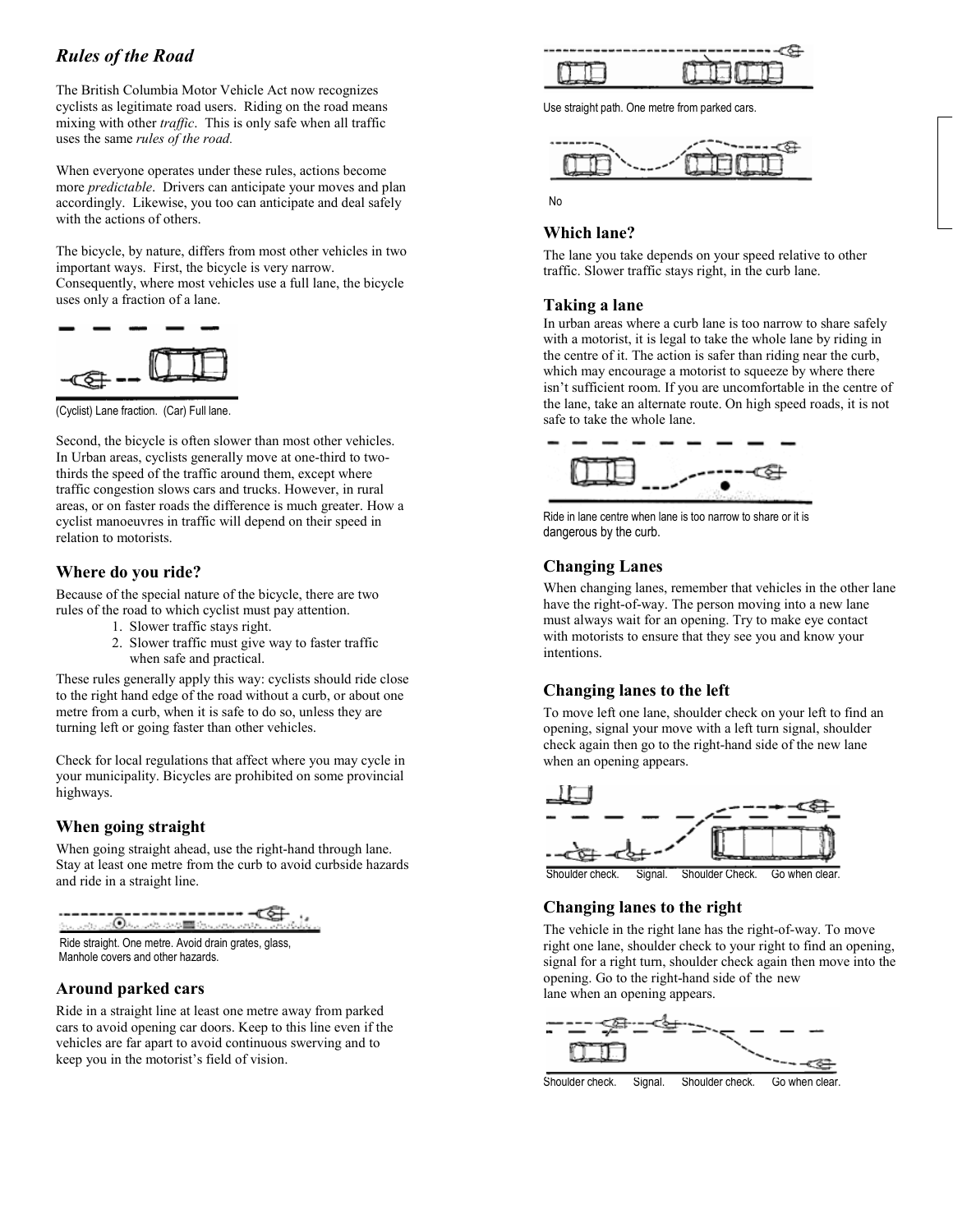#### *Right turns*

Right hand turns are simple. Well ahead of the turn, get to the right-most lane, since you must turn from the right hand curbside to the right hand curbside. Shoulder check for overtaking traffic, then signal the turn. Scan the intersection for pedestrians, who have the right-of-way, and wait for them to clear your path. You must also stop for red traffic signals and stop signs before turning. Turn when your path is clear and no cars coming from your left will be in the intersection as you make your turn.



a. Shoulder check. b. Signal. c. Scan. d. Turn when path is clear.

### **Left turns**

Left turns intimidate many cyclists. They are undoubtedly the most complex traffic manoeuvre a cyclist will make. There are two basic ways to turn left at an intersection, depending on your cycling skill, the volume and speed of traffic.

- 1. **Pedestrian turn** Walk the bike across the pedestrian crosswalk. Even experienced cyclists sometimes do this, depending on traffic conditions.
- 2. **Vehicular turn** This is normally the most convenient way to turn left except where traffic is so congested that it is difficult to get into position before the turn. Vehicular style turns can be relatively simple on quiet residential streets but they require more cycling skill on multi-lane roads.



Shoulder check. Signal. Shoulder check. Go to centre of lane. Go when clear. Shoulder check. Signal and return to right side of road.

On rural or high-speed roads you should time your left turn so that you can complete the whole turn at once without affecting motorists. You don't want to get caught in the middle of highspeed traffic. If necessary slow down or stop at the right edge of the road and wait until you get a large enough gap in traffic to make your turn safely. If the traffic is heavy without a sufficient gap, continue on to the intersection and do a pedestrian turn.

#### **Two lane roads**

When there is a single lane each way, plan early. Shoulder check, signal, shoulder check again, wait for space, and then go to the centre of the lane at the entrance of the intersection. Signal, waiting for opposing traffic to clear. Complete the turn to the centre of the lane before moving back to the right side of the road edge.

#### **Multi-lane left turns**

Two possibilities exist: moving to a *dedicated left turn lane*, and using *multiple left turn lanes*. Both require the cyclist to move over lane by lane to get to the appropriate turning position. These manoeuvres can be quite complex and require specific cycling skills.

A cyclist must be able to shoulder check without swerving, judge gaps in traffic, signal intentions to motorists, shoulder check, and move decisively and quickly when safe to do so. You can develop these skills by practising on quiet streets first. As you gain confidence and skill you will find it easier to turn left on busier streets.

**Dedicated turn lane** - Move lane by lane to the dedicated turn lane by shoulder checking, signalling, shoulder checking, finding a gap in traffic and moving left. Wait to turn at the right-hand side of the left turn lane, if it is wide enough, or at the lane centre. Go when the oncoming traffic is clear and the traffic signal is green.

**Multiple left turn lanes** - When more than one left turn lane exists, use the turn lane at the extreme right. Use your lane-changing skills to get to this lane. Take the centre of the lane. If all traffic must turn left and the lane is wide, you may ride on the right side of the lane.



a. Shoulder check. B. Signal. Wait for opening. Go.

## **Right-turn exit lanes**

When the curb lane becomes a right-turn exit lane, to go straight through, change lanes to the right through lane. Shoulder check, signal, shoulder check again, then move over to the right side of the new lane when an opening appears. continue straight through the intersection.



#### **Straight/Turn Lanes**

When a lane presents the option of turning or going straight through, to go straight take the middle or through edge of the lane.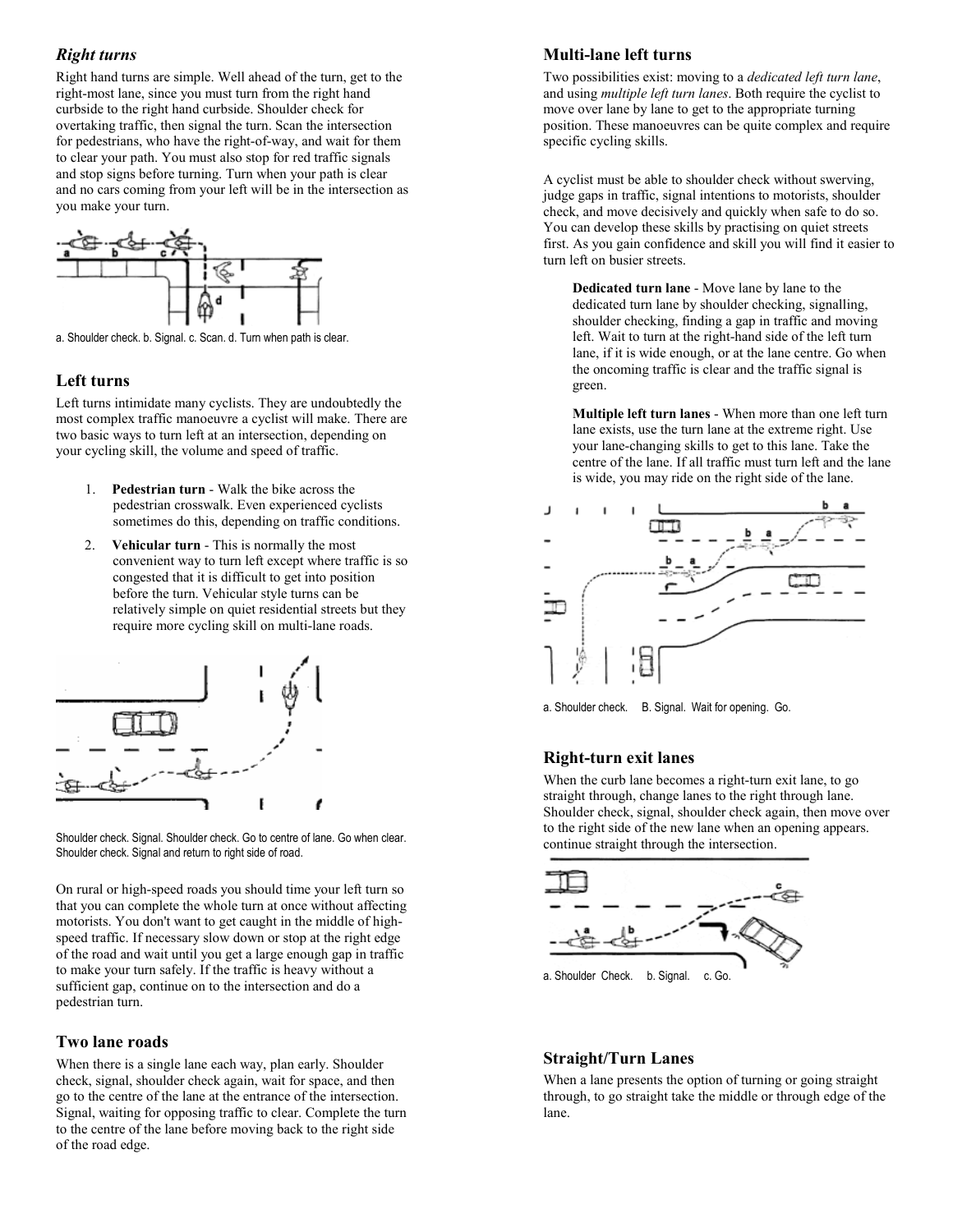#### **Going through intersections**

Intersections are more numerous than most people think, and are places where many collisions occur, so stay alert. Any point where the paths of two vehicles can cross is a potential intersection. Often residential areas contain many miniintersections where driveways and alleys enter streets. Stay at least one metre from curbs in residential areas so that drivers about to enter the road can see you, and you can see them.



Driveway intersection. Stay one metre from curb.

### **Right-of-Way**

Right-of-way determines who goes through an intersection first. Before proceeding into an intersection, give way to pedestrians and vehicles already in the intersection or approaching the intersection so closely that it would be hazardous for you to proceed.

The following outlines the right-of-way at intersections with and without traffic controls.

### **Without traffic controls**

When you approach an intersection without traffic control signals, stop signs or yield signs at the same time as another vehicle, you must yield the right-of-way to the vehicle approaching from the right.

# **All-way stop**

At intersections with all-way stop signs, the first vehicle to come to a complete stop should have the right-of-way. If two vehicles arrive at an intersection and stop simultaneously, the vehicle on the right has the right-of-way.



Vehicle on the right goes first.

#### **Why be careful in intersections?**

Most car-bike collisions occur at intersections. Obey signs and traffic signals, yield the right-of-way properly and always watch for turning vehicles.

#### **Traffic Signal Intersections, From a Stop**

If you stop at an intersection and want to go straight through, take the middle of the right-hand through lane. Move back to the right side of the lane as you clear the intersection. This way cars in your lane cannot turn right across your path.

#### **Moving through traffic signal intersections**

When the light is green, move quickly through the intersection. The longer you are in the intersection, the greater your exposure to hazards. There are three rules for safely crossing intersections.

- 1. Watch for vehicles turning across your path and be prepared to avoid them.
- 2. Always enter intersections either ahead of or behind cars. If you enter the intersection beside a car you may not see its turn signals and the driver might not see you.
- 3. Always watch for traffic signal changes and be prepared to stop if you are not yet into the intersection.



Stay behind or head of vehicle. Watch for turning cars.

### **Completing a left turn**

Always complete your turn into the equivalent of the lane you turned from. Once the turn is complete, shoulder check, signal, shoulder check and move over lane by lane to the right, as close to the curb as is appropriate for the road conditions.



Move to equivalent lane. Shoulder check right. Signal. Wait. Go.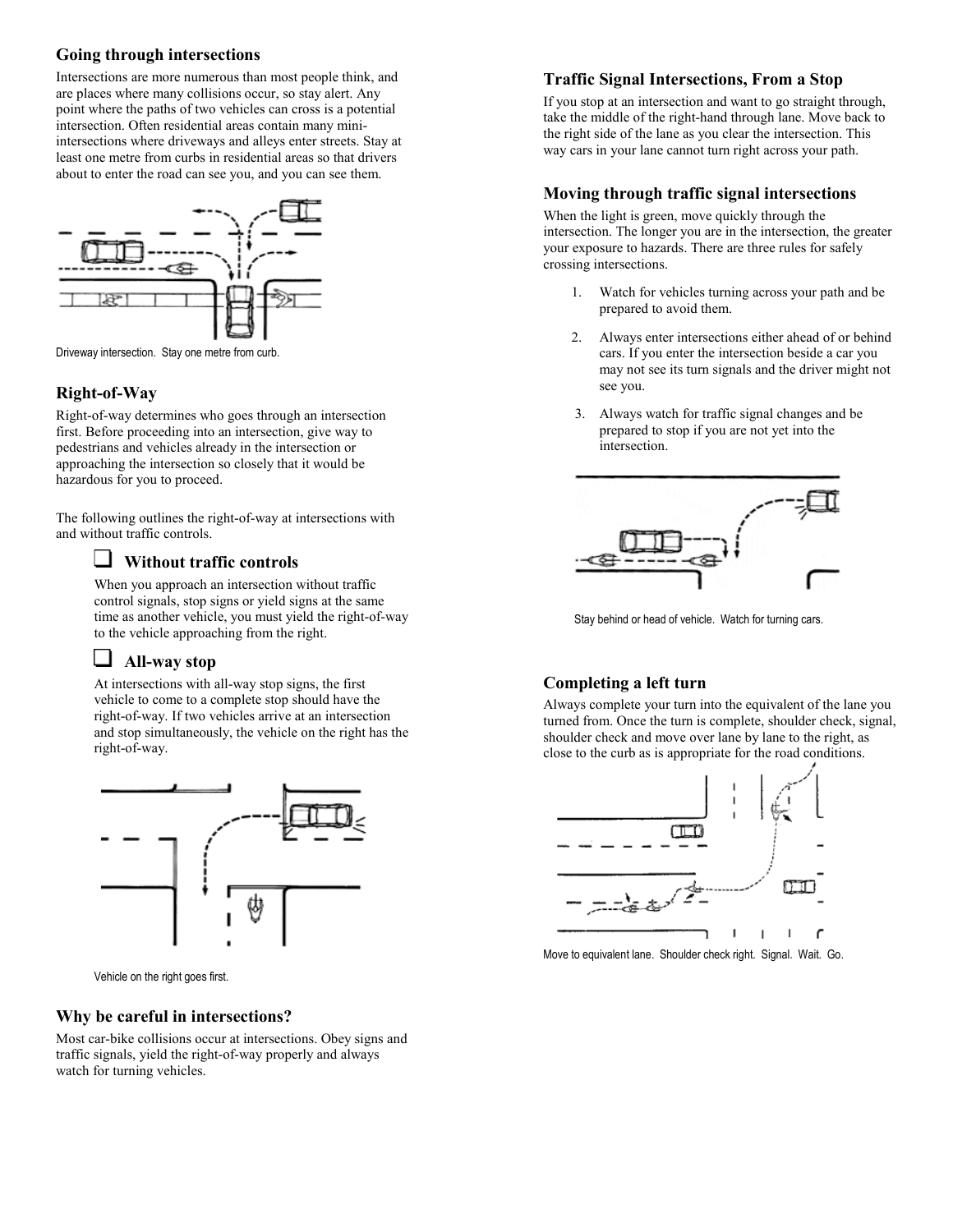#### **Dealing with trucks and buses**

#### **Blind Spots**

Bus and truck drivers have large blind spots where they are unable to see passing vehicles, particularly bicycles. Please stay out of the blind spots.

If you can see the eyes of the driver in their mirror, then they can see you. Try to catch the driver's attention, or stay well ahead of, or well behind their vehicle.

Pass buses and trucks driving in the curb lane only on their left side.



Stay well ahead. When behind, let the driver see you. Stay out of the blind spots.

#### **MOST COMMON COLLISIONS**

Be aware of the most common circumstances surrounding collisions and stay especially alert when cycling in these conditions. The following statistics are from a 1996 study\*, which analyzed the reported 6,000 collisions between bicycles and motor vehicles that occurred in BC during a three-year period.

#### **Collision location**

Most collisions happened at intersections, where there were no traffic controls, and in residential areas.

- 63% of the collisions occurred at the intersection of a street with another street, alley or driveway, while 31% happened between intersections.
- 57% of the collision sites had no traffic controls at all; 19% had stop signs and 15% traffic lights.
- 40% occurred in residential areas, and 35% in business/shopping areas.

#### **Pre-collision actions**

Almost four out of five cyclists were going straight ahead, while 42% of the drivers were turning either left or right.

Going straight ahead - Cyclists: 79% Car drivers: 41% Turning left - Cyclists: 5% Car drivers: 19% Turning right - Cyclists: 2% Car drivers: 23%

#### **Contributing factors**

The most common error among cyclists was to ride without due care. Among motorists the most frequent fault was failure to yield right-of-way.

Operating vehicle without due care - Cyclists: 23% Car drivers: 14% Failure to yield right-of-way - Cyclists: 13% Car drivers: 27% Using the wrong side of the road - Cyclists: 10% Car drivers: 0%

Several other studies in North America have found that the primary fault in bicycle/motor vehicle collisions is approximately equally shared between cyclists and drivers. These studies also found that the single most common bicycle accident was falling without any other vehicle being involved.

All cyclists should be aware that the three most common motorist-caused bicycle/motor vehicle collisions are:

- An oncoming driver turns left in front of the cyclist.
- A driver on a cross street stops, and then pulls out directly in front of the cyclist.
- A driver barely passes the cyclist and then turns right.

*\*Hamilton and Associates. 1997. A Review of Collisions Between Motor Vehicles and Bicycles in British Columbia. Produced for ICBC.*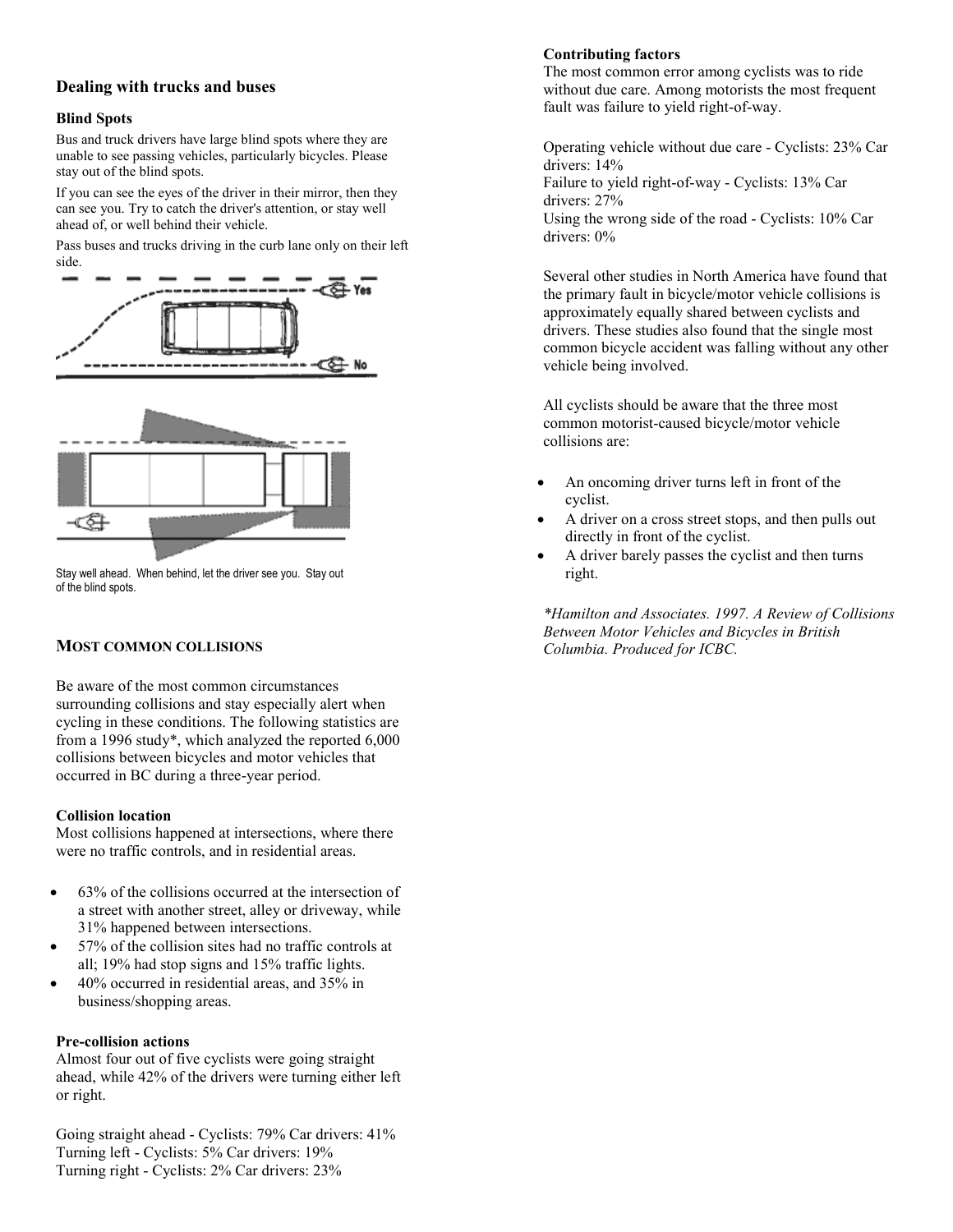# **NOTICE TO BICYCLE COURIERS**

You are reminded of the following **Vehicles for Hire By-law #6066** regulations pertaining to bicycles couriers, which the Police Department will be strictly enforcing:

- 15 (1) No license shall be issued to a person to operate a courier bicycle until that person has successfully completed a written examination and a practical examination approved by the Inspector, and has paid an examination fee.
	- (2) The Inspector shall furnish a numbered plate to every person qualifying for a license to operate a courier bicycle, which plate shall be attached to the bicycle operated by such person at the rear of the seat so that it is in a horizontal position and is clearly visible from behind the bicycle. Such plate is non-transferable and remains the property of the City, and shall be surrendered to the Inspector on the expiration, revocation or suspension of the license corresponding to it.
	- (3) Every person licensed pursuant to this section shall at all times while operating a courier bicycle carry on his person an identification card displaying his photograph and showing his full name, address and date of birth.
	- (4) A police officer may arrest without warrant any person operating a courier bicycle whom he finds committing a breach of this by-law if such person fails to stop and produce his identification card or state his proper name and address when so requested by the police officer.
	- (5) No person shall:
		- (a) deface or alter a number plate issued pursuant to this section; or
		- (b) display a numbered plate issued pursuant to this section that has been defaced or altered.
- 32 (1) Every person who commits an offence against this By-law is liable to a fine and penalty of not more than \$2,000.00 and not less than \$100.00 for each offence.

Attached is a copy of the various offences for which the Police Department may also issue tickets.

Compliance with these regulations and requirements will be expected.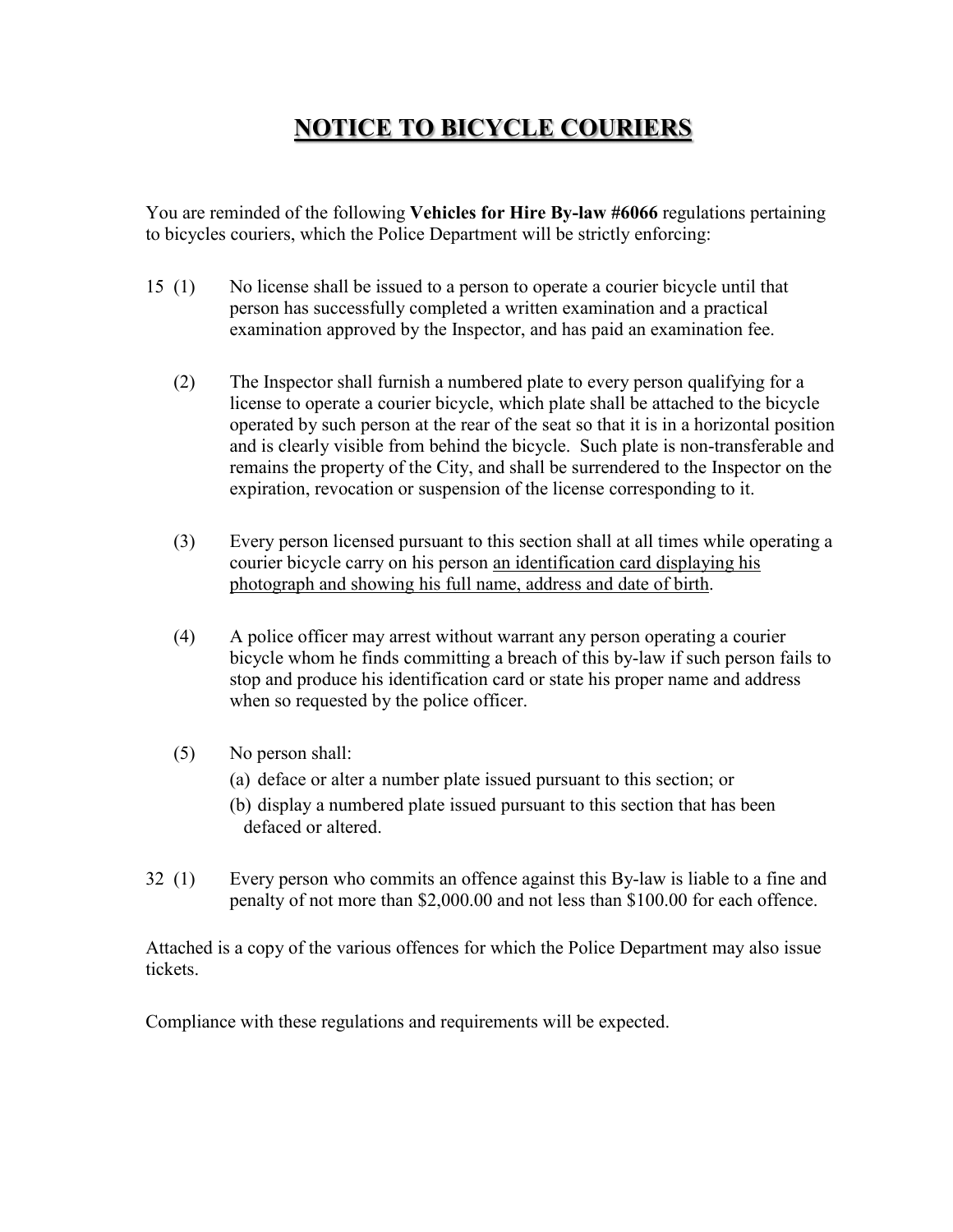### **VIOLATION TICKET MV6000A**

The following is provided as a reference for the more commonly issued tickets. Violation Tickets may be issued for any offence listed in the Offence Act Regulations.

#### **Motor Vehicle Act Section**

| <b>Section</b>        | <b>Description</b>                                            | Pts            |
|-----------------------|---------------------------------------------------------------|----------------|
| 123                   | Fail to obey police direction                                 | 2              |
| 125                   | Disobey traffic control<br>device                             | 2              |
| 127(1)(a)(ii)         | Fail to yield to pedestrian                                   | $\overline{2}$ |
| 127(1)(a)(iii)        | Fail to yield to vehicle -<br>green light                     | 2              |
| 128(1)(a)             | Yellow light at intersection /<br>no stop before intersection | 2              |
| 128(2)(a)             | Yellow light - no intersection                                | $\overline{2}$ |
| 129(1)                | Red light at intersection                                     | $\overline{c}$ |
| 129(3)                | Fail to yield - right turn - red<br>light                     | 2              |
| 129(4)(b)             | Fail to yield left turn - red<br>light                        | 2              |
| 129(5)(a)             | Red light - no intersection                                   | $\overline{2}$ |
| 130(1)(a)             | Fail to yield or disobey<br>green arrow                       | 2              |
| 130(2)(a)(i)          | Fail to stop - yellow arrow -<br>marked crosswalk             | 2              |
| 130(2)(a)(ii)         | Fail to stop - yellow arrow -<br>intersection                 | 2              |
| 130(2)(b)             | Fail to yield - yellow arrow<br>- pedestrian.                 | $\overline{2}$ |
| 131(1)(a)             | Red flashing light at<br>intersection                         | 2              |
| 131(2)(a)             | Red flashing light - no<br>intersection                       | 2              |
| 131(3)(a)             | Yellow flashing light at<br>intersection                      | 2              |
| 131(4)(a)             | Yellow flashing light - no<br>intersection                    | 2              |
| 131(5)(a)             | Fail to yield at green<br>flashing light                      | 2              |
| 134                   | Fail to obey lane direction<br>control signal                 | 2              |
| 140                   | Disobey construction signs                                    | 3              |
| 141                   | Disobey flagman                                               | 3              |
| 143                   | Drive over newly painted<br>lines                             | $\overline{2}$ |
| $\frac{1}{144(1)(a)}$ | Drive without due care                                        | 6              |
| 144(1)(b)             | Drive without consideration                                   | 6              |
| 144(1)(c)             | Speed relative to conditions                                  | 3              |
| 145(1)                | Slow driving                                                  | 3              |
| 146(1)                | Speed in/outside<br>municipality                              | 3              |
| 146(3)                | Speed against highway sign                                    | 3              |
| 146(5)                | Speed against area sign                                       | 3              |
| 146(7)                | Speed against municipal<br>sign                               | 3              |
| 146(11)               | Speed on municipal lane                                       | 3              |
| 147(1)                | Speed in school zone                                          | 3              |
| 147(2)                | Speed in playground zone                                      | 3              |
| 148(1)                | Excessive speed                                               | 3              |
| 149                   | Fail to stop for school bus                                   | 3              |
| 150(1)                | Fail to keep right                                            | 3              |
| 150(2)                | Slow vehicle not on right                                     | 3              |
| 150(3)                | Fail to keep right of rotary<br>traffic island                | 3              |

| 151(a)        | Unsafe lane change                                                | $\overline{c}$ |
|---------------|-------------------------------------------------------------------|----------------|
| 151(b)        | Lane change solid line                                            | $\overline{2}$ |
| 151(c)        | Change lanes without signal                                       | $\overline{2}$ |
| 151(d)        | Left turn from wrong lane                                         | $\overline{2}$ |
| 151(e)        | Right turn from wrong lane                                        | $\overline{2}$ |
| 151(f)        | Illegal pass on laned<br>roadway                                  | 2              |
| 151(g)        | Slow moving in wrong lane                                         | 3              |
| 154           | Passing when meeting<br>oncoming vehicle                          | 3              |
| 155(1)(a)     | Cross solid double line                                           | 3              |
| 155(1)(b)(i)  | Fail to keep right of double<br>broken or solid line              | 3              |
| 155(1)(b)(ii) | Cross solid broken line                                           | 3              |
| 155(1)(c)     | Fail to keep right of single<br>broken/solid line                 | 3              |
| 157(1)(a)     | Fail to pass at safe distance                                     | 3              |
| 157(1)(b)     | Fail to complete pass safely                                      | 3              |
| 157(2)(a)     | Fail to yield to passing<br>vehicle                               | 3              |
| 157(2)(b)     | Increase speed while being<br>passed                              | 3              |
| 158(1)        | Pass on right                                                     | $\overline{2}$ |
| 158(2)(a)     | Unsafe pass on right                                              | $\overline{2}$ |
| 158(2)(b)     | Pass on right off roadway                                         | $\overline{2}$ |
| 159           | Unsafe pass on left                                               | 3              |
| 160           | Pass without clear view                                           | 3              |
| 161           | Disobey traffic sign or signal                                    | $\overline{2}$ |
| 162(1)        | Follow too closely                                                | 3              |
| 162(2)        | Commercial vehicle follow                                         | 3              |
|               | too closely                                                       |                |
| 162(3)        | Fail to leave sufficient<br>space between vehicles for<br>passing | 3              |
| 163(a)        | Drive over highway divider                                        | 3              |
| 163(b)        | Fail to keep right on divided<br>highway                          | 3              |
| 164(1)        | Enter controlled access hwy                                       | 3              |
| 164(2)        | Leave controlled access<br>highway                                | 3              |
| 165(5)        | Improper turn at intersection                                     | 3              |
| 166           | Improper left turn - no<br>intersection                           | 2              |
| 167           | Improper right turn - no<br>intersection                          | 2              |
| 168(a)        | Unsafe U-turn                                                     | $\overline{2}$ |
| 168(b)(iii)   | Prohibited U-turn                                                 | $\overline{2}$ |
| 168(b)(iv)    | U-turn - intersection                                             | $\overline{c}$ |
| 168(b)(v)     | U-turn - business district                                        | $\overline{2}$ |
| 169           | Unsafe start                                                      | $\overline{2}$ |
| 170(1)        | No signal on turn                                                 | $\overline{2}$ |
| 170(2)        | Inadequate signal on turn                                         | $\overline{2}$ |
| 170(3)        | Fail to signal stop or<br>decrease in speed                       | $\overline{2}$ |
| 173           | Fail to yield at uncontrolled<br>intersection                     | 2              |
| 174           | Fail to yield on left turn/fail<br>to yield to left turn vehicle  | 2              |
| 175(1)        | Fail to yield after stop                                          | 2              |
| 175(2)        | Fail to yield to vehicle<br>leaving stop                          | 2              |
| 176(1)        | Emerging vehicle - fail to<br>stop                                | $\overline{2}$ |
| 176(2)        | Emerging veh.-fail to yield                                       | $\overline{c}$ |

| 177              | Fail to yield for emergency<br>vehicle                                     | 3              |
|------------------|----------------------------------------------------------------------------|----------------|
| 179(1)           | Fail to yield to pedestrian                                                | 3              |
| 179(3)           | Pass vehicle yielding for<br>pedestrian                                    | 3              |
| 179(4)           | Disobey school guard/patrol                                                | 3              |
| 181              | Fail to exercise duty to<br>pedestrian                                     | $\overline{2}$ |
| 185(1)           | Fail to stop or leave safely<br>at railway crossing                        | $\overline{2}$ |
| 185(2)           | Drive past railway crossing<br>gate                                        | $\overline{2}$ |
| 185(4)(e)        | Commercial vehicle - no<br>stop at railway crossing                        | $\overline{2}$ |
| 185(5)           | Fail to proceed with caution<br>at railway crossing                        | $\overline{2}$ |
| 186              | Disobey stop sign                                                          | 3              |
| 191(2)(a)        | Unsecured motor vehicle                                                    | $\Omega$       |
| 193              | Reverse into intersection                                                  | $\overline{2}$ |
| 193              | Reverse when unsafe                                                        | $\overline{c}$ |
| 194(1)           | Operate motorcycle - not on<br>seat                                        | $\overline{2}$ |
| 194(3)           | Permit unlawfully seated<br>passenger on motorcycle                        | $\overline{2}$ |
| 194(4)           | Operate motorcycle - more<br>than two abreast                              | $\overline{2}$ |
| 196              | Improper operation of<br>vehicle on canyon, defile, or<br>on mountain road | $\overline{2}$ |
| 198              | Follow fire truck too closely<br>or park near fire truck                   | $\overline{2}$ |
| 199              | Drive over fire hose                                                       | 2              |
| $\overline{200}$ | Drive on sidewalk                                                          | $\overline{2}$ |

## **Motor Vehicle Act Regulation Section**

# **Cycles (Uni-,Bi-, & Tri)**

| Riding on sidewalk                         | 183(2)(a) |
|--------------------------------------------|-----------|
| Riding in a crosswalk                      | 183(2)(b) |
| Must ride on right side of road            | 183(2)(c) |
| Riding two abreast                         | 183(2)(d) |
| Riding without one hand on                 |           |
| handlebars                                 | 183(2)(e) |
| Fail to ride on seat                       | 183(2)(f) |
| Carrying passenger on cycle                | 183(2)(g) |
| Riding when prohibited by signs            |           |
| Riding while attached to vehicle           | 183(5)    |
| Fail to have headlight, taillight          |           |
| & rear reflector 1/2 hour after            | 183(6)    |
| sunset & $\frac{1}{2}$ hour before sunrise | (a)(b)(c) |

# **Street & Traffic By-law 2849**

| Sec. 60  | Bicycle on Sidewalk                         |
|----------|---------------------------------------------|
| Sec. 60A | <b>Cyclist Wearing Headphone</b>            |
|          | (both ears)                                 |
|          | Sec. 63A(1) Cycling on sidewalk in a Public |
|          | Park                                        |

## **Vehicles for Hire By-law 6066**

| Sec. 7(1)  | Bike Courier fails to obtain license |
|------------|--------------------------------------|
| Sec. 15(2) | Bike Courier fails to have plate or  |
|            | improperly displays plate            |
| Sec. 15(3) | Bike Courier fails to carry Photo ID |
|            | w/ Name, Address & Date of Birth     |
| Sec. 15(4) | Power of Arrest - Bike Couriers      |
|            |                                      |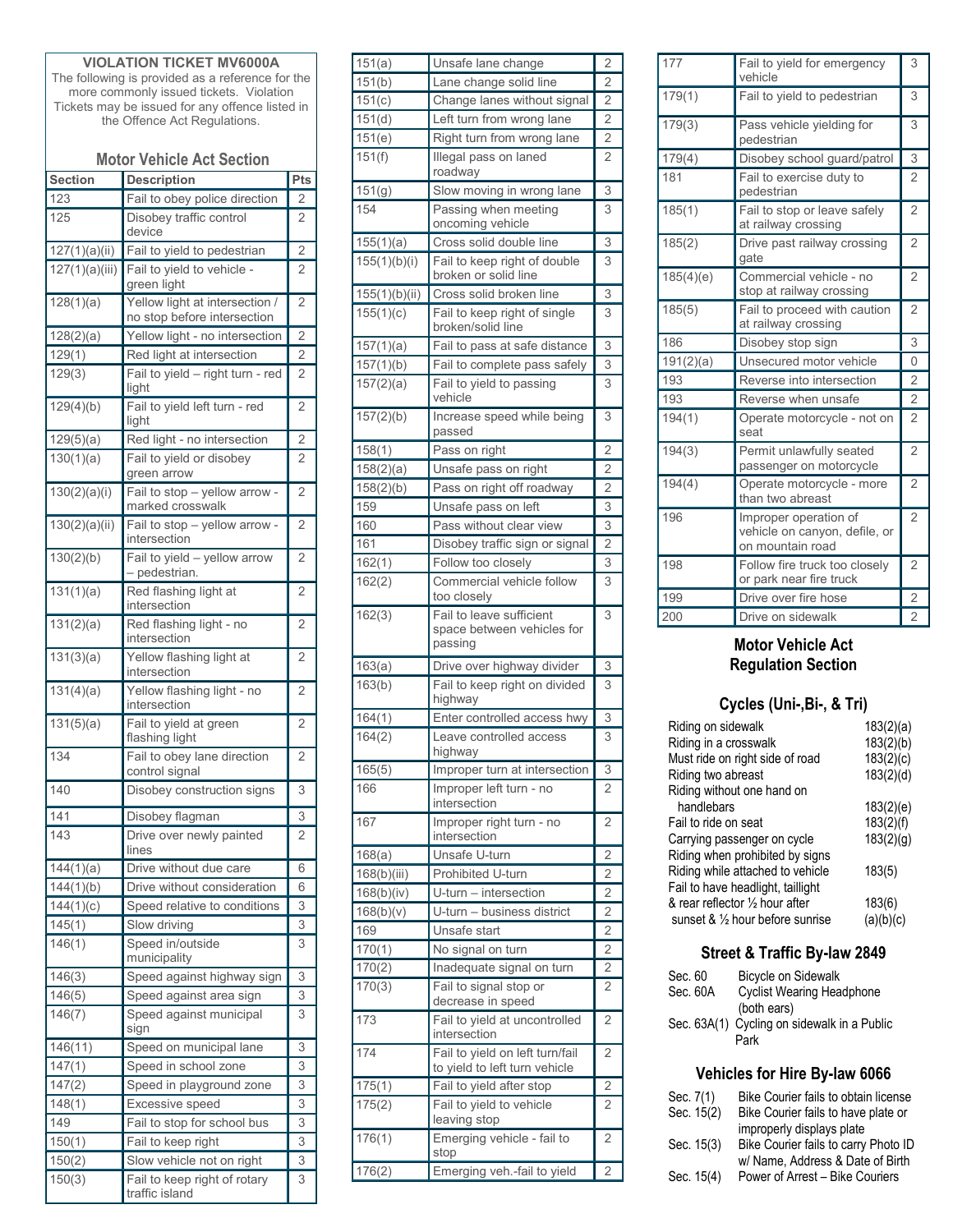*As a cyclist*, you should know that the use of bicycles is regulated by the British Columbia Motor Vehicle Act (MVA) and by other regulations in force in cities & municipalities.

The Motor Vehicle Act has been updated, and now recognizes cyclists as legitimate road users (the old Act dated from 1957 when bicycles were primarily used for recreation).

Some of the changes to the Act include: 'cycles', as the Act calls them, have been added to the list of emergency vehicles; cyclists no longer have to ride on a path if one exists adjacent to the roadway – although riding "as far right as practicable" now includes riding on a paved shoulder if one exists; cyclists can now signal a right turn with their right arm; and a red rear light is now required for night riding. (Changes in those sections of the Act we've listed below have been underlined.)

The biggest addition to the Act, however, is the section requiring all persons operating or riding as a passenger on a bicycle to wear an approved bicycle helmet.

# **Under the Motor Vehicle Act (Section 183) a person operating a bicycle has the same rights and responsibilities as a driver of a vehicle.**

# In addition, they must:

- **•** ride as far to the right as practicable
- **•** always ride with at least one hand on the handlebars.
- **•** not ride on sidewalks, unless otherwise directed by signs
- **•** not ride abreast of another cyclist
- **•** not carry passengers unless the bicycle is designed to carry more than one person
- **•** not ride other than astride a regular seat of the cycle
- **•** not ride a cycle when it is attached by the arm and hand of the rider other otherwise to a vehicle on a highway.

The Act also states: "if an incident occurs: by which a person or property is injured, directly or indirectly, owing to the presence or operation of a cycle on a highway, the person in charge of the cycle shall:

- (i) remain at or immediately return to the scene of the incident;
- (ii) render all possible assistance; and
- (iii) give to anyone sustaining loss or injury, and to any peace officer who is present, their name and address and the name and address of the owner of the cycle, and if the cycle has been licenced and registered, the licence or registration number of the cycle.

The MVA also regulates the lighting to be used when operating a bicycle:

"A cycle operated on a highway between one-half hour after sunset and one-half hour before sunrise must have the following equipment: a) a lighted lamp mounted on the front, and under normal atmospheric conditions capable of displaying a white light visible at lease 150 m in the direction in which the cycle is pointed; b) a red reflector of a make or design approved by the Insurance Corporation of British Columbia for the purposes of this section; c) a lighted lamp, mounted and visible to the rear displaying a red light." and "Despite any other provision of the Act or the regulations, a cycle may be equipped with a flashing red light that is of make or design approved by the Insurance Corporation of British Columbia for the purposes of this section."

The MVA also details signalling:

" A person operating a cycle on a highway must signify a) a left turn by extending he person's left hand and arm horizontally from the cycle, b) a right turn by doing either of the following: i) extending the person's left hand and arm out and upward from the cycle so that the upper and lower parts of the arm are at right angles: ii) extending the person's right hand and arm horizontally from the cycle, and c) a stop or decrease in speed by extending the person's left hand and arm out and down from the cycle.

Municipalities may also regulate the operation of a cycle within their boundaries. All bike courier applicants should familiarize themselves with the City of Vancouver Vehicles for Hire By-law 6066 Section 15.